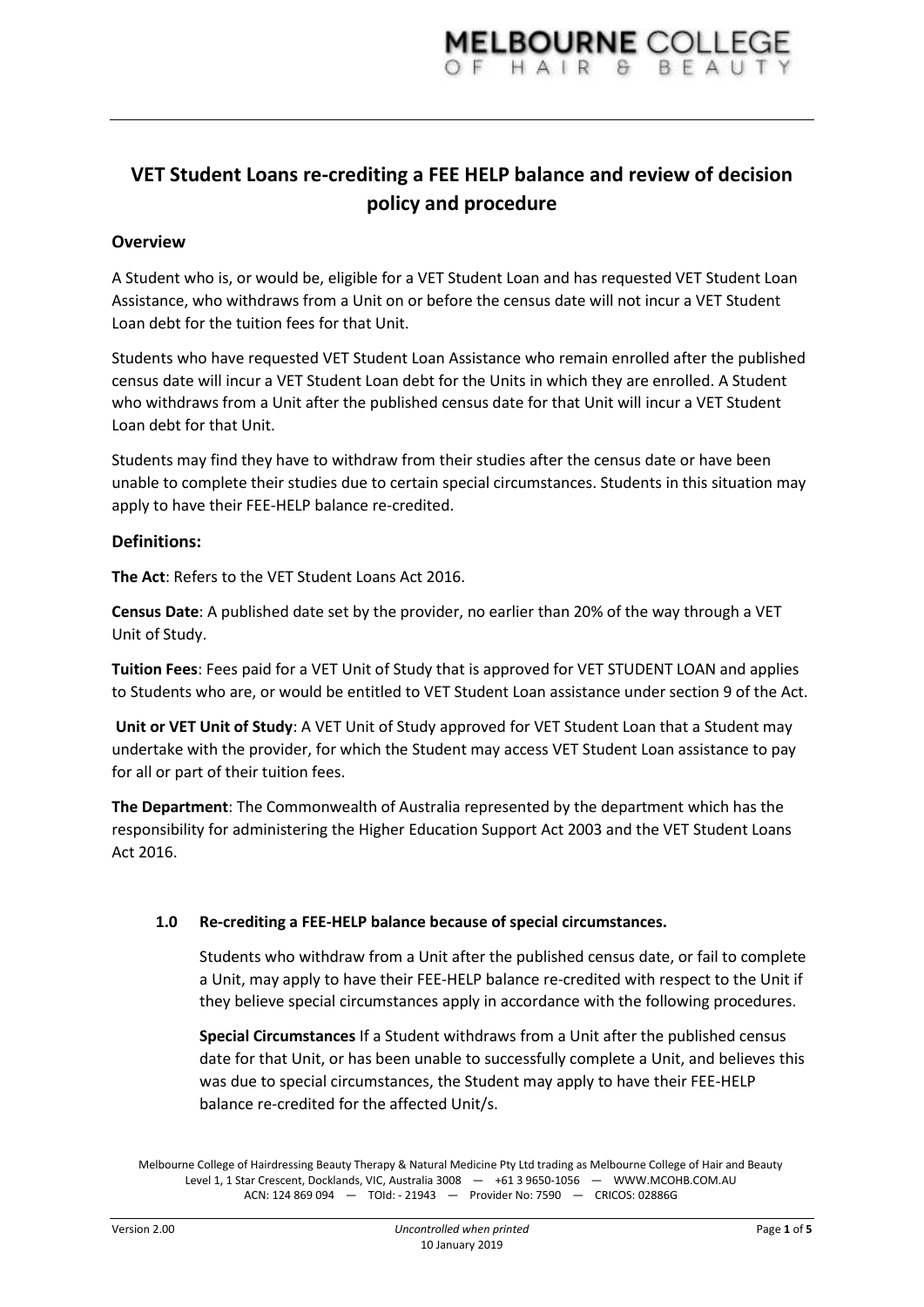Melbourne College of Hair and Beauty (MCOHB) will re-credit the Student's FEE-HELP Balance if it is satisfied that special circumstances apply where:

- **these circumstances were beyond the Student's control; and**
- these circumstances did not make their full impact on the Student until on, or after the census date; and
- these circumstances were such that it was impracticable for the Student to complete the requirements for the Unit in the period during which the Student undertook or was to undertake the Unit.

For circumstances to be beyond a Student's control, the situation should be that which a reasonable person would consider is not due to the Student's action or inaction, either direct or indirect, and for which the Student is not responsible. The situation must be unusual, uncommon or abnormal to be considered special circumstances.

MCOHB will also have regard to the following when determining special circumstances;

- whether a Student could do enough private study, attend training sessions and other activities to meet the course requirements.
- whether the Student could complete any assessments or demonstrate competency
- whether the student could complete any other requirements arising because of the Student's inability to do the above.

MCOHB may have regard to the following when determining special circumstances:

- Medical circumstances of the Student
- Circumstances that relate to the Student personally or the Student's family
- Circumstances relating to the Student's employment

Special circumstances do not include:

- lack of knowledge or understanding of requirements for VET Student Loan assistance; or
- a Student's incapacity to repay a VET Student Loan debt (repayments are income contingent and the Student can apply to the Australian Taxation Office for a deferral of a compulsory repayment in certain circumstances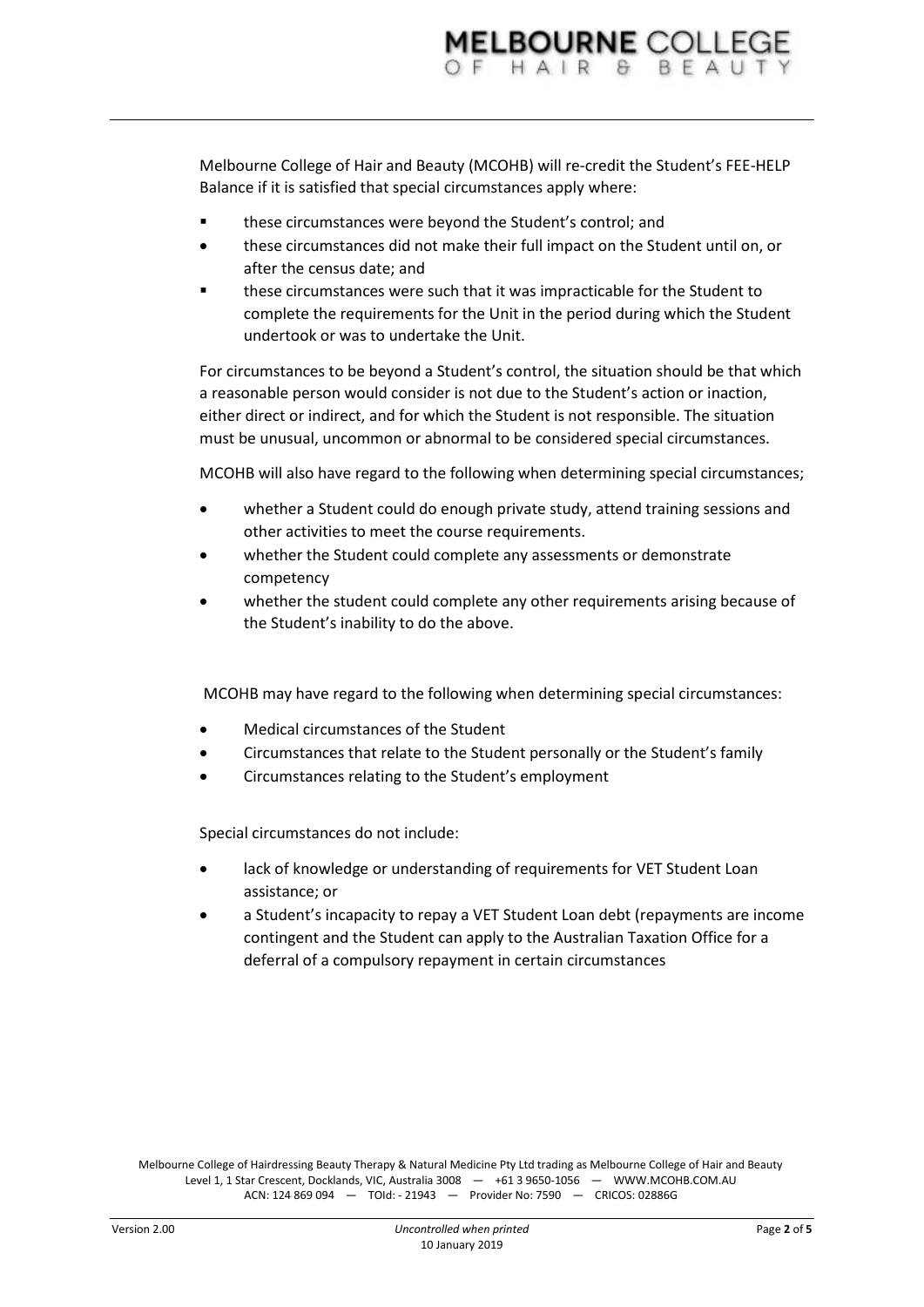### **2.0 Re-credit of a Student's FEE-HELP Balance - The Process**

Each application for re-credit of a Student's FEE-HELP balance will be considered on its merits together with all supporting documentation substantiating the special circumstances claim.

MCOHB's Student Administrator Officer is the designated officer responsible for the assessment of a Student's request for a re-credit of their FEE-HELP balance due to special circumstances and for the initial decision regarding the request.

Melbourne College of Hair and Beauty Level 1 1 Star Crescent, Docklands, VIC, 3008

Within 12 months of the census date, or if the Student has not withdrawn, within 12 months of the specified completion date of the Unit.

MCOHB has the discretion to waive this requirement if it is satisfied that it was not possible for the application to be made within the 12-month period. Relevant supporting documentation will be required to substantiate the claim.

The application for re-crediting a FEE-HELP balance must include details of the:

- unit(s) for which a Student is seeking to have a FEE-HELP balance re-credited and
- special circumstances as referred to above, including supporting documentation.

MCOHB will consider each application within 28 days of receipt of the application. It will consider each request to re-credit a FEE-HELP balance in accordance with the requirements of Part 6 – re-crediting FEE-HELP balances of the Act. Applicants will be notified in writing of the decision within 28 days. The Secretary of the Department may re-credit a student's FEE-HELP balance in relation to special circumstances if a provider:

- is unable to act or being wound up or has been dissolved, or
- has failed to act and the Secretary is satisfied that the failure is unreasonable.

#### **3.0 Re-crediting a student's FEE-HELP balance because of unacceptable conduct**

Students may apply to the Secretary of the Department for their FEE-HELP balance to be recredited under Section 71 of the Act. Section 71 allows for the Secretary to re-credit a student's FEE-HELP balance if:

- the provider or a person acting for the provider engages in unacceptable conduct in relation to the student's application for a VET Student Loan, or
- the provider fails to comply with the Act or an instrument of the Act and the failure has adversely affected the student.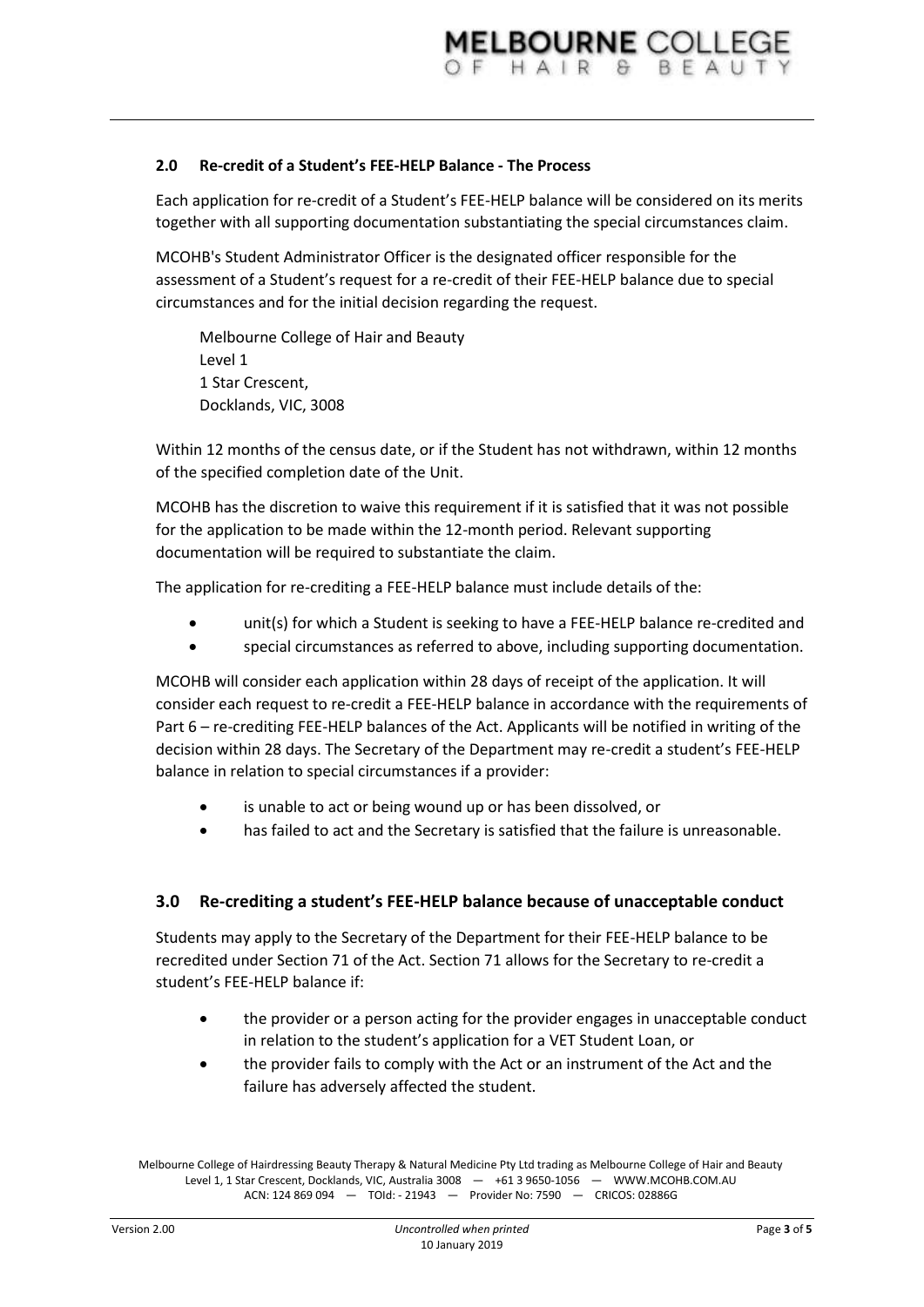**MELBOURNE COLLED** 

census date of the VET course, unless the Secretary allows a longer period.

# **4.0 Review of Decisions**

Where MCOHB makes a decision NOT to re-credit a Student's FEE-HELP balance that decision may be subject to review.

If a Student is not satisfied with the decision made by MCOHB, the Student may apply, within 28 days of the receipt of the original decision, for a review of the decision. The application for review must:

- be made within 28 days of receipt of the original decision;
- include the date of the original decision;
- **•** state fully the reasons for applying for the review;
- include any additional relevant evidence.

Applications should be made in writing to:

Melbourne College of Hair and Beauty Level 1 1 Star Crescent, Docklands, VIC 3008

The Administration Officer is the designated Review Officer of any decisions relating to a request for re-crediting of a FEE-HELP balance. The Review Officer is senior to the designated officer responsible for the original decision and was not involved in making the original decision to be reviewed.

The Review Officer will:

- acknowledge receipt of the application for review of a decision in writing within 10 working days; and
- inform the Student that if the Review Officer has not advised them of a decision within 45 days of receipt of the application for review, it is taken that the Review Officer has confirmed the original decision.

The Review Officer will then:

- review the information from the original decision and then assess any new evidence provided by the Student;
- provide written notice to the Student of the decision, setting out the reasons for the decision;
- inform the Student of their right to apply to the Administrative Appeals Tribunal if they disagree with the Review Decision, and timelines involved (see below).